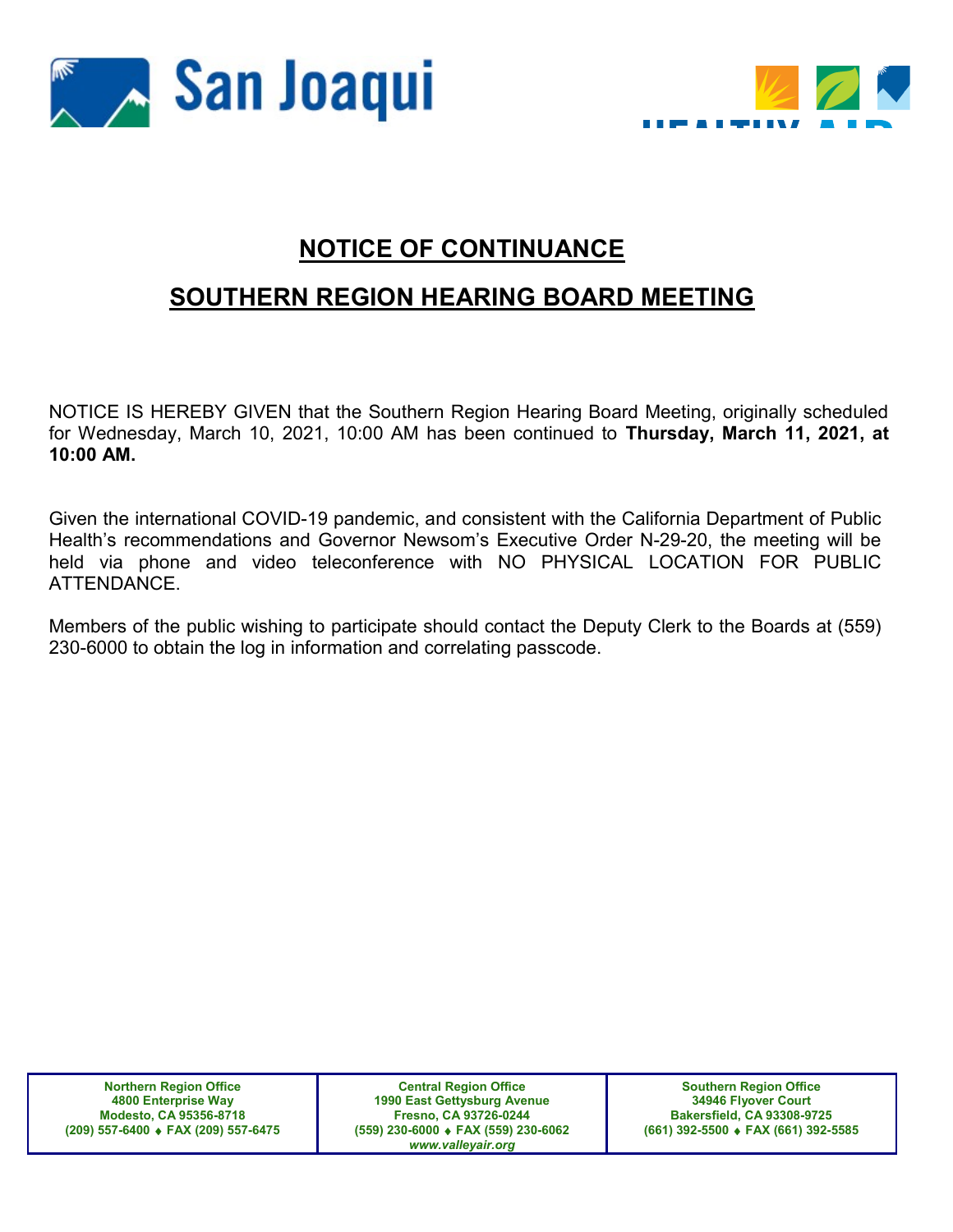



## **NOTICE OF PUBLIC HEARING** BEFORE THE SOUTHERN REGION HEARING BOARD OF THE SAN JOAQUIN VALLEY AIR POLLUTION CONTROL DISTRICT

NOTICE IS HEREBY GIVEN that a public hearing will be held on Wednesday, March 10, 2021, at 10:00 AM or as soon thereafter, as may be heard. Given the international COVID-19 pandemic, and consistent with the California Department of Public Health's recommendations and Governor Newsom's Executive Order N-29-20, the meeting will be held via phone and video teleconference with NO PHYSICAL LOCATION FOR PUBLIC ATTENDANCE.

Members of the public wishing to participate should contact the Deputy Clerk to the Boards at (559) 230-6000 to obtain the log in information and correlating passcode.

Said Hearing will be on the proposed petition from the following company:

| <b>Company Name</b>                                                                                   | Docket No. | <b>Rules</b>                 | <b>Reason for Requested Relief</b>                                                                                                                                                                         |
|-------------------------------------------------------------------------------------------------------|------------|------------------------------|------------------------------------------------------------------------------------------------------------------------------------------------------------------------------------------------------------|
| <b>Midway Sunset Cogeneration</b><br>Company<br>3466 West Crocker Springs Road<br>Fellows, California | S-21-02R   | 2070<br>2201<br>2520<br>4703 | Regular variance to allow Unit C to operate<br>with excess NO <sub>x</sub> emissions while the<br>selective catalytic reduction (SCR) is<br>bypassed when the turbine is operated in<br>simple cycle mode. |

Said petition(s) will be on file at least 30 days before the hearing. All interested persons may view said documents by contacting the Compliance Department of the Southern Region Office. Any person wishing to submit any data, views, comments, or suggestions concerning the proposed variance petitions for consideration, may do so by submitting the information to the Southern Region Office prior to the hearing.

For additional information, contact the District's Southern Region Office at (661) 392-5500.

Michelle Franco Deputy Clerk to the Boards San Joaquin Valley Air Pollution Control District February 1, 2021

Central Region Office 1990 East Gettysburg Avenue Fresno, CA 93726-0244 (559) 230-6000 FAX (559) 230-6062 www.valleyair.org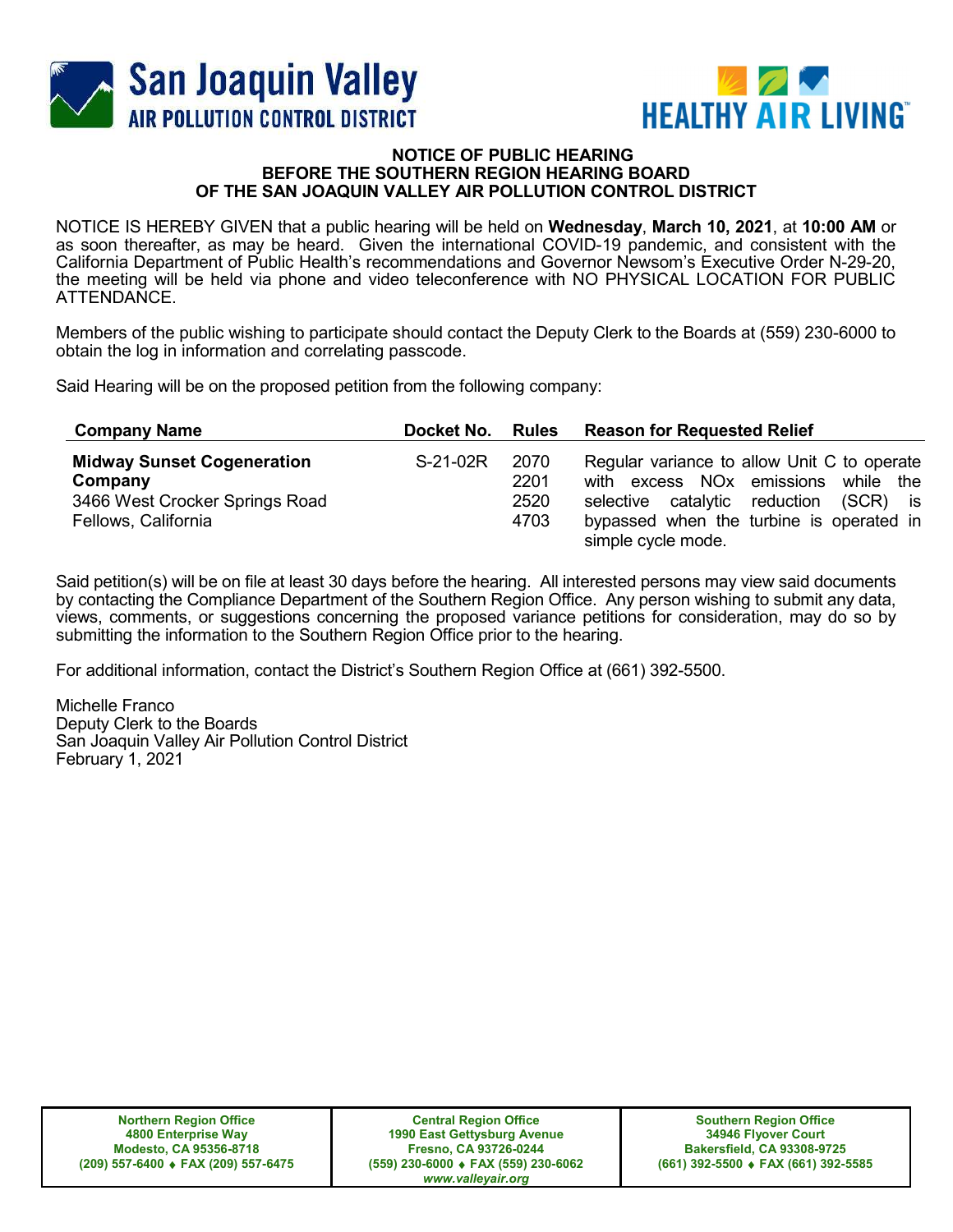



## **NOTICE OF PUBLIC HEARING BEFORE THE SOUTHERN REGION HEARING BOARD OF THE SAN JOAQUIN VALLEY AIR POLLUTION CONTROL DISTRICT**

NOTICE IS HEREBY GIVEN that a public hearing will be held on **Wednesday, March 10, 2021**, at **10:00 AM** or as soon thereafter, as may be heard. Given the international COVID-19 pandemic, and consistent with the California Department of Public Health's recommendations and Governor Newsom's Executive Order N-29-20, the meeting will be held via phone and video teleconference with NO PHYSICAL LOCATION FOR PUBLIC ATTENDANCE.

Members of the public wishing to participate should contact the Deputy Clerk to the Boards at (559) 230-6000 to obtain the log in information and correlating passcode.

Said Hearing will be on the proposed petition(s) from the following companies:

| <b>Company Name</b>                                                                        | Docket No. | <b>Rules</b>                                 | <b>Reason for Requested Relief</b>                                                                                                                                                                                                               |
|--------------------------------------------------------------------------------------------|------------|----------------------------------------------|--------------------------------------------------------------------------------------------------------------------------------------------------------------------------------------------------------------------------------------------------|
| <b>CXA La Paloma, LLC Unit 1</b><br>1760 W. Skyline Road<br>McKittrick, CA 93251           | S-21-04S   | 1080<br>2070<br>2201<br>2520<br>4001<br>4703 | Short variance to allow the combined-cycle<br>gas turbine generator to operate without a<br>certified continuous emissions monitoring<br>system (CEMS) while a new CEMS is<br>installed and certified.                                           |
| <b>CXA La Paloma, LLC Unit 2</b><br>1760 W. Skyline Road<br>McKittrick, CA 93251           | S-21-05S   | 1080<br>2070<br>2201<br>2520<br>4001<br>4703 | Short variance to allow the combined-cycle<br>gas turbine generator to operate without a<br>certified continuous emissions monitoring<br>system (CEMS) while a new CEMS is<br>installed and certified.                                           |
| <b>Aera Energy LLC</b><br>MOCO & 25 Hill Dehydration Facilities<br>Midway Sunset Oil Field | S-21-07S   | 2010<br>2070<br>2201<br>2520<br>4401<br>4623 | Short variance to allow the storage of VOC<br>containing liquids in storage tanks without an<br>operating<br>or functional vapor<br>recovery<br>system.                                                                                          |
| Chevron U.S.A. Inc.<br>17Z Gas Junction<br><b>Cymric Oil Field</b>                         | S-21-08S   | 2070<br>2201<br>4409<br>4623                 | Short variance to allow the storage of VOC<br>containing liquids in storage tanks without an<br>operating<br>or functional vapor<br>recovery<br>system.                                                                                          |
| <b>Elk Hills Power, LLC</b><br>4026 Skyline Road<br><b>Tupman, CA 93276</b>                | S-21-09S   | 2070<br>2201<br>2520<br>4001<br>4703         | Short variance to allow excess emissions<br>from Combustion Turbine Units 1 and 2 while<br>the unit is being tuned following replacement<br>of the ammonia injection grid valves and<br>orifices in the Selective Catalytic Reduction<br>system. |

| <b>Northern Region Office</b>       | <b>Central Region Office</b>                                       | <b>Southern Region Office</b>                       |
|-------------------------------------|--------------------------------------------------------------------|-----------------------------------------------------|
| 4800 Enterprise Way                 | 1990 East Gettysburg Avenue                                        | 34946 Flyover Court                                 |
| Modesto, CA 95356-8718              | <b>Fresno, CA 93726-0244</b>                                       | <b>Bakersfield, CA 93308-9725</b>                   |
| (209) 557-6400 ♦ FAX (209) 557-6475 | $(559)$ 230-6000 $\bullet$ FAX (559) 230-6062<br>www.valleyair.org | $(661)$ 392-5500 $\triangleleft$ FAX (661) 392-5585 |